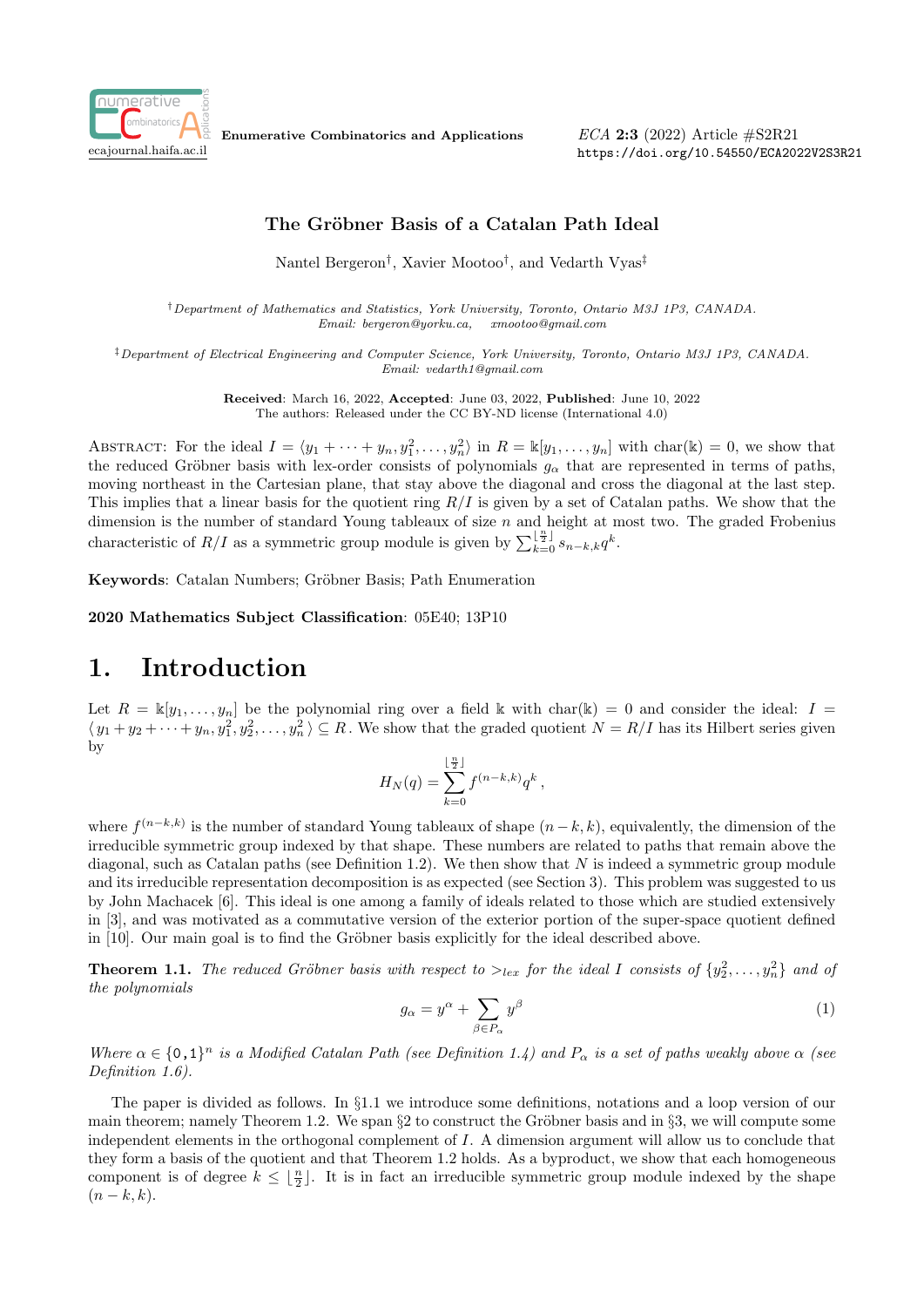Acknowledgement. We would like to thank John Machacek for his prior work on the project and for his suggestion to continue working on it. We thank Hyewon Jeon for some initial conversations. We also thank Christian Stump for pointing us to their work [2], see Remark 3.1. The research was supported by Bergeron's York Research Chair and NSERC.

#### 1.1 Definitions, notation and a loop version of our main theorem

In the following section, we introduce notation and definitions relevant to the construction of the Gröbner basis.

**Definition 1.1.** For  $\alpha = (\alpha_1, \ldots, \alpha_n) \in \mathbb{Z}_{\geq 0}^n$ , we denote a monomial  $y^{\alpha} = y_1^{\alpha_1} \cdots y_n^{\alpha_n} \in \mathbb{R}[y_1, \ldots, y_n]$ . For any square free monomial  $y^{\alpha}$ , we call the  $\{\overline{0,1}\}$ -sequence  $\alpha$ , the **bitstring** of the monomial. We often remove commas and parenthesis to represent  $\alpha$ .

**Definition 1.2.** A Catalan path is a series of unit steps forming a staircase walk from  $(0, 0)$  to  $(l, l)$ , which is weakly above the line  $y = x$  in the Cartesian plane. Each step is either  $(0, 1)$  an east step, or  $(1, 0)$  a north step. Each path contains a total of 2l steps.

**Remark 1.1.** An arbitrary northeast path corresponds to a bit string  $\alpha \in \{0,1\}^n$ , where  $\alpha_i = 0$  indicates the  $i^{th}$  step is north, and  $\alpha_j = 1$  indicates the j<sup>th</sup> step is east. We say that  $\alpha$  is a path of length n. We have the following correspondence:

 $Square\text{-}Free Monomial \Leftrightarrow Bitsring \Leftrightarrow Path.$ 

We will often reference a monomial, path, or bitstring interchangeably as the same object.

Example 1.1. Consider the monomials  $y_2y_4y_5, y_2y_4y_6 \in \mathbb{K}[y_1, \ldots, y_6]$ ; their bitstring representations are 010110 and 010101 respectively. Their corresponding paths are respectively



For definitions and theorems pertaining to Gröbner basis theory, we follow [1]. Throughout this paper, we will use the following lexicographic order.

**Definition 1.3.** Let  $\alpha, \beta \in \mathbb{Z}_{\geq 0}^n$ . We say that  $\alpha >_{lex} \beta$ , if the leftmost nonzero entry of the vector difference  $\alpha-\beta\in\mathbb{Z}_{\ge0}^n$  is positive. We will write  $y^\alpha>_{lex}y^\beta$  if  $\alpha>_{lex}\beta$ . Note that  $>_{lex}$  is a monomial order [1, §2  $-$ Proposition 4.

Theorem 1.1 is our main theorem. To prove it, we decompose Buchberger's algorithm into loops. The division of S-polynomials produced in each loop is either the next generation of MCP polynomials or has a zero remainder.

Definition 1.4. A sequence  $\alpha\in\{0$ ,1 $\}^n$  is a Modified Catalan Path (MCP) if there exists integers  $l,m\geq 0$ and a Catalan path  $w \in \{0,1\}^{\mathbb{Z}^2}$  such that  $\alpha = w(0)^m$ . Note that  $\alpha$  is equivalent to a Catalan path with an additional East step after its final step. We let  $d = 2l + 1$  denote the position of the last 1 in  $\alpha$ .

**Definition 1.5.** For a sequence  $\alpha \in \{0,1\}^n$ , we say that  $\ell(\alpha) = n$  is the **length** of  $\alpha$ . The number of 0 entries and the number of 1 entries in  $\alpha$  are denoted  $\ell_0(\alpha)$  and  $\ell_1(\alpha)$ , respectively. Remark that  $\ell_1(\alpha)$  is the degree of the corresponding monomial  $y^{\alpha}$ . Moreover, if  $\alpha = w(0)^m$  is an MCP, then  $d = \ell(w) + 1 = 2\ell_1(\alpha) - 1$  is the position of the last entry 1 in  $\alpha$ .

**Definition 1.6.** For a fixed MCP  $\alpha$ , let  $d = 2\ell_1(\alpha) - 1$ . We define the set:

$$
P_{\alpha} = \left\{ \beta \in \{0,1\}^n \middle| \beta \neq \alpha, \ \ell_1(\beta) = \ell_1(\alpha) \ \text{and} \ (\alpha_i = 0 \implies \beta_i = 0)_{1 \leq i \leq d} \right\}
$$

Thus, any  $\beta \in P_{\alpha}$  will correspond to a northeast path that is weakly above  $\alpha$  and ends in the same position as α.

**Remark 1.2.** Note that  $\alpha >_{lex} \beta$ , for all  $\beta \in P_\alpha$ . Hence, the polynomial  $g_\alpha$  in Equation (1) has leading term given by  $y^{\alpha}$ .

**Definition 1.7.** For an integer  $k \ge 1$  such that  $\alpha_k = 1$ , let  $P_{\alpha}^{(k)} = \{ \beta \in P_{\alpha} \mid \beta_k = 0 \}.$ 

Definition 1.8. Given an integer  $\ell \ge -1$  let:

 $F_{\ell} = \left\{y_2^2, \ldots, y_n^2\right\} \cup \left\{g_{\alpha} \middle| \alpha \text{ is an MCP and } \ell_1(\alpha) - 1 \leq \ell\right\},\$ 

where  $g_{\alpha}$  is as indicated in Equation (1). Here  $F_{-1} = \{y_2^2, \ldots, y_n^2\}$ .

**Theorem 1.2.** Fix an integer  $n > 0$  and let  $\ell = \lfloor \frac{n-1}{2} \rfloor$ . The set  $F_{\ell}$  is the reduced Gröbner basis for the ideal  $I = \langle y_1 + y_2 + \cdots + y_n, y_1^2, y_2^2, \ldots, y_n^2 \rangle$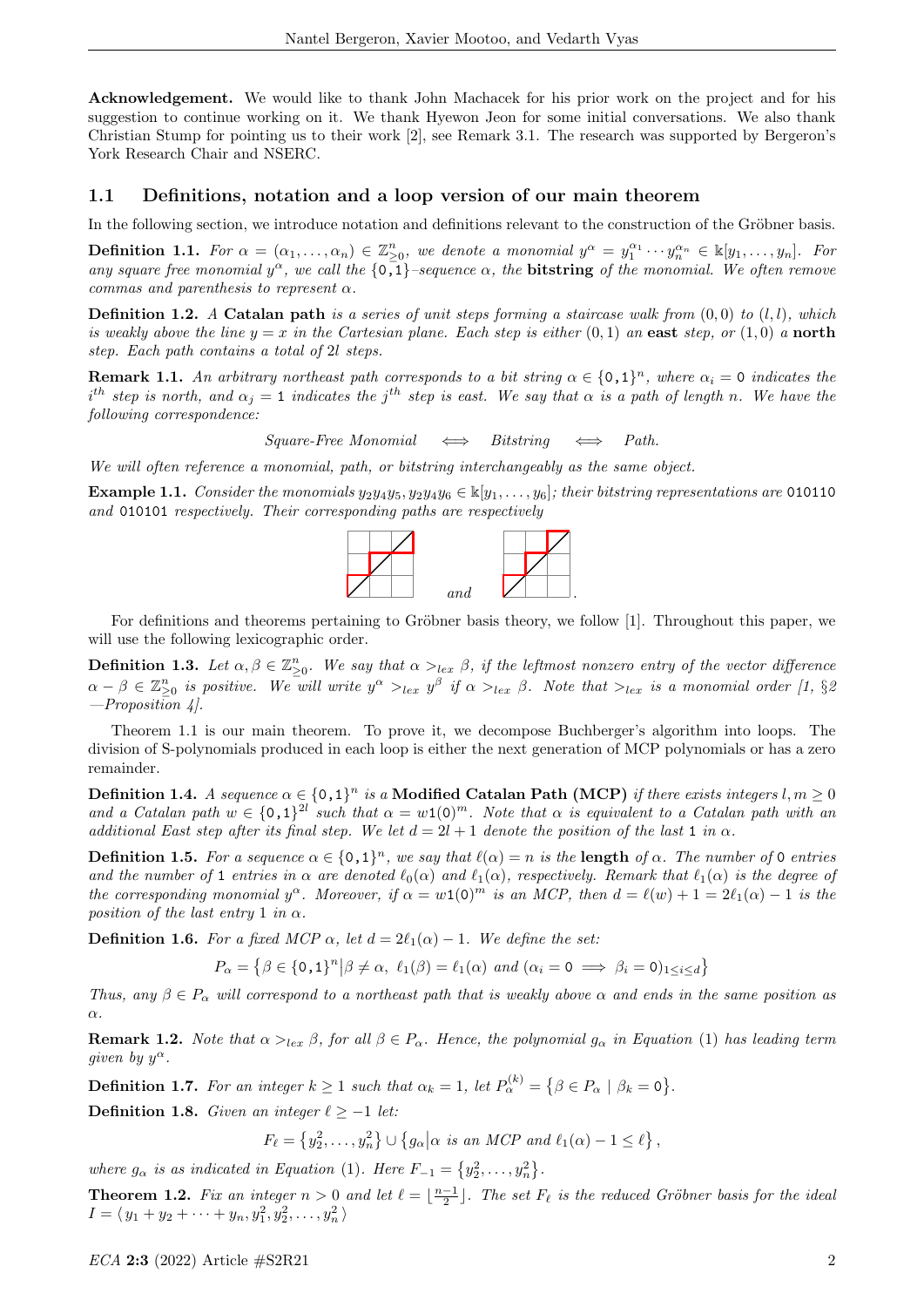## 2. Constructing  $F_{\ell}$  with S-polynomials

To prove Theorem 1.2, we proceed by iteration, inputting  $F_\ell$  into a special loop of Buchberger's algorithm to obtain  $F_{\ell+1}$ . Each loop uses only well-selected S-polynomials to produce  $F_{\ell+1}$ , where Lemma 2.2 is the key to this process. Once we reach  $F_{\lfloor \frac{n-1}{2} \rfloor}$ , we turn to §3 to conclude that all other S-polynomials must have zero remainder after division by  $F_{\lfloor \frac{n-1}{2} \rfloor}$ , concluding our proof. This will be done using a dimension argument. Remark that  $I \neq \langle F_\ell \rangle$  for  $\ell \leq 0$ , hence, we first prove the following lemma.

**Lemma 2.1.** Fix an integer  $n > 0$ . Then  $I = \langle F_1 \rangle$ .

*Proof.* We have that  $F_1 = \{g_1, g_{011}, g_2^2, \dots, g_n^2\}$  where

$$
g_1 = y_1 + \sum_{\beta \in P_1} y^{\beta} = y_1 + y_2 + \dots + y_n \in I
$$
  

$$
g_{011} = y_2 y_3 + \sum_{\beta \in P_{011}} y^{\beta} = \sum_{2 \le i < j \le n} y_i y_j
$$

To prove  $\langle F_1 \rangle \subseteq I$  we need only show that  $g_{011} \in I$ . Indeed, we have

$$
g_{011} = \frac{1}{2}(g_1^2 - (y_1^2 + \dots + y_n^2)) - y_1 g_1 + y_1^2 \in I.
$$

Conversely, we have  $y_1^2 = (y_2^2 + \cdots + y_n^2) - g_1^2 + 2(y_1g_1 + g_{011}) \in \langle F_1 \rangle$ .

Now that this is established, we want to show that the division algorithm with respect to certain Spolynomials of  $F_\ell$  will produce  $F_{\ell+1}$ . The next lemma will be very useful for this. For  $g_\alpha \in F_\ell$ , we compute only the S-polynomials of  $g_\alpha$  and  $y_j^2 \in F_\ell$  for all j such that  $\alpha_j = 1$ , and divide each such S-polynomial by  $F_{\ell_1(\alpha)-1}$ . Let us denote the result by

$$
\mathcal{S}_{\alpha,j} = \overline{S(g_{\alpha}, y_j^2)}^{F_{\ell_1(\alpha)-1}}
$$

**Lemma 2.2.** Let  $\ell \leq \lfloor \frac{n-1}{2} \rfloor - 1$  and let  $g_\alpha \in F_\ell$ . Let  $1 < k_1 < \cdots < k_{\ell_1(\alpha)} = d$  be the positions of all  $\alpha_{k_i} = 1$ . By definition of  $F_\ell$ ,  $\ell_1(\alpha) - 1 \leq \ell$  and  $d = 2\ell_1(\alpha) - 1$ . There exists an invertible linear map  $\phi$  such that:

$$
\phi(\mathcal{S}_{\alpha,k_i})=\sum_{j=1}^{\ell_1(\alpha)}c_{ij}\mathcal{S}_{\alpha,k_j}=g_{\alpha^{(k_i)}}\,,
$$

where  $\alpha^{(k_i)} = \alpha_1 \cdots \alpha_{k_i-1} \alpha_{k_i+1} \cdots \alpha_d 11(0)^{n-d-2}$ . The k-matrix  $M_\alpha = [c_{ij}]$  is invertible.

The proof of this lemma is technical and will be done by cases in the sections  $\S2.1-\S2.6$ . Once it is established, the invertibility of the matrix  $M_{\alpha}$  shows that the  $g_{\alpha^{(k_i)}}$  can be obtained from the  $S_{\alpha,k_i}$  by a sequence of wellchosen elementary Gaussian operations that mimic S-polynomials and divisions. The polynomials  $g_{\alpha^{(k_i)}}$  have distinct leading terms and are fully reduced; they are in the output of this loop of the Buchberger's algorithm and nothing else is produced from the  $\mathcal{S}_{\alpha,k_i}$ . To visualize our case analysis, it will be useful to develop a good graphical representation of the paths.

**Visualization.** Given  $g_{\alpha} \in F_{\ell}$ , we have  $\alpha = w(0)^{n-2l-1}$  is an MCP for  $\ell(w) = 2l \leq \ell$ . Let  $d = 2l + 1 =$  $2\ell_1(\alpha) - 1$  be the position of the last 1 in  $\alpha$ . For  $\beta \in P_\alpha^{(k)}$  recall that  $\beta_k = 0$  and k is chosen such that  $\alpha_k = 1$ . Let  $L_k$  be the anti-diagonal line intersecting the end of  $k^{th}$  position of  $\alpha$ , and similarly for  $L_d$  which intersects the last 1 in  $\alpha$ . Then any such  $\beta$  we must have a north step, ending at some position on the line  $L_k$ . This is visualized as in Example 2.1.

**Example 2.1.** Suppose we have  $k = 4$  and  $\alpha = 010110 \cdots 0$ . Then  $d = 5$ . The path  $\alpha$  and lines  $L_k$  and  $L_d$  are visualized as



The set  $P_{\alpha}^{(4)}$  decomposes into four different possibilities depending on the first d entries of  $\beta = \beta_1 \beta_2 \beta_3 \beta_4 \beta_5 \cdots$ 

 $P_\alpha^{(4)}=\big\{$ 01001 $\vert\cdot\cdot 1\cdots;$  01000 $\vert\cdot\cdot 1\cdots 1\cdots;$  00001 $\vert\cdot\cdot 1\cdots 1\cdots;$  00000 $\vert\cdot\cdot 1\cdots 1\cdots\big\}$ 

 $\Box$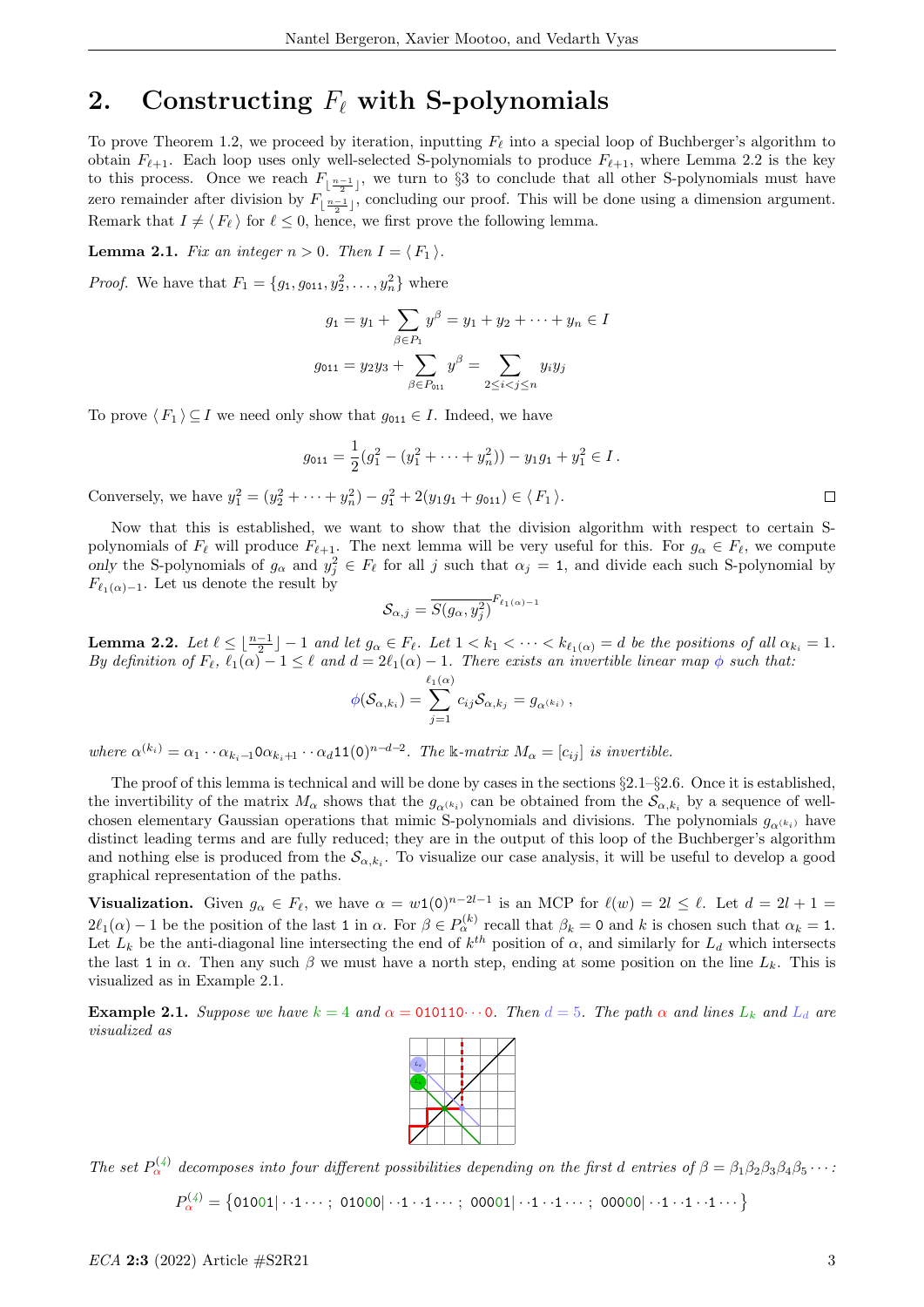We visualize this as



From Example 2.1, it is evident that  $P_\alpha^{(4)}$  decomposes according to the first d entries of  $\beta \in P_\alpha^{(4)}$ . The remaining entries of β are only restricted by the number of ones. Also note that the number of zeros in  $\beta_1 \cdots \beta_d$ determines the position where  $\beta$  crosses the line  $L_d$ . Indeed, let

$$
\ell_0(\beta_1 \cdots \beta_d) = q
$$
 and  $\ell_1(\beta_1 \cdots \beta_d) = d - q$ ,

then the path  $\beta$  intersects the line  $L_d$  at the point  $(q, d - q)$ .

#### 2.1 Decomposing  $P_{\alpha}$

In this section, we decompose the set  $P_\alpha$  according to first  $d = 2\ell_1(\alpha) - 1$  entries of the path  $\beta \in P_\alpha$ .

**Definition 2.1.** Let  $\alpha$  be an MCP with  $d = 2\ell_1(\alpha) - 1$ . For  $1 \le r \le \ell_1(\alpha)$ , we define

$$
U_{\alpha,r} = \left\{ u \in \{0,1\}^d \middle| (\alpha_i = 0 \implies u_i = 0)_{1 \leq i \leq d} \quad \text{and} \quad \ell_1(u) = \ell_1(\alpha) - r \right\}.
$$

Given  $u \in U_{\alpha,r}$ , we define

$$
P_{u,\alpha} = \{ \beta \in P_{\alpha} | \beta_1 \cdots \beta_d = u \}.
$$

**Example 2.2.** Let  $\alpha = 010110 \cdots 0$ , then  $\ell_1(\alpha) = 3$ . For  $r = 1$ , we have

$$
U_{010110\cdots0,1} = \{01010, 01001, 00011\}.
$$

The subsets  $P_{u,\alpha}$  are disjoint, so we can partition  $P_{\alpha} = \bigcup_{r=1}^{\ell_1(\alpha)} \bigcup_{u \in U_{\alpha,r}} P_{u,\alpha}$ . Therefore,

$$
\sum_{\beta \in P_{\alpha}} y^{\beta} = \sum_{r=1}^{\ell_1(\alpha)} \sum_{u \in U_{\alpha,r}} y^u \sum_{d+1 \le i_1 < \dots < i_r \le n} y_{i_1} \dots y_{i_r}.
$$
\n(2)

We remark that for  $\beta \in P_{u,\alpha}$ , the only restriction on  $\beta_{d+1} \cdots \beta_n$  is that  $\ell_1(\beta_{d+1} \cdots \beta_n) = \ell_1(\beta) - \ell_1(u) = r$ . Hence, in the last summation in Equation  $(2)$ , we are summing over all square-free monomials of degree r in the variables  $y_{d+1}, \ldots, y_n$ .

**Definition 2.2.** For  $\alpha_k = 1$ , let  $u(\alpha, k) = \alpha_1 \cdots \alpha_{k-1} \alpha_{k+1} \cdots \alpha_d \in U_{\alpha, 1}$ .

# **2.2** Computing  $\overline{S(g_{\alpha}, y_{k}^2)}^{F_{-1}}$

We first investigate the S-polynomial we want to compute, dividing only by  $F_{-1} = \{y_2^2, \ldots, y_n^2\}$ .

**Lemma 2.3.** Let  $g_{\alpha} \in F_{\ell}$  and given any  $1 < k \leq 2\ell_1(\alpha) - 1$ , such that  $\alpha_k = 1$ . ( $\alpha_1$  is always 0). We have

$$
\overline{S(g_{\alpha}, y_{k}^2)}^{F_{-1}} = \sum_{\beta \in P_{\alpha}^{(k)}} y^{\beta} y_{k}.
$$

*Proof.* Since  $\alpha_k = 1$ , we have LCM(LM( $g_\alpha$ ),  $y_k^2$ ) =  $y^\alpha y_k$  and the result is as follows

$$
\overline{S(g_{\alpha}, y_k^2)}^{F_{-1}} = \overline{y_k g_{\alpha} - y^{\alpha} y_k}^{F_{-1}} = \overline{\sum_{\beta \in P_{\alpha}} y^{\beta} y_k}^{F_{-1}} = \sum_{\beta \in P_{\alpha}} y^{\beta} y_k.
$$

The last equality follows from the fact that any monomial  $\overline{y^{\beta}y_k}^{F_{-1}} = 0$ , if and only if  $\beta \in P_{\alpha} \setminus P_{\alpha}^{(k)}$ .  $\Box$ 

For  $g_{\alpha} \in F_{\ell}$  and k such that  $\alpha_k = 1$ , Lemma 2.3 and  $P_{\alpha}^{(k)} = \bigcup_{r=1}^{\ell_1(\alpha)} \bigcup_{u \in U_{\alpha,r}, u_k = 0} P_{u,\alpha}$  gives

$$
\overline{S(g_{\alpha}, y_k^2)}^{F_{-1}} = \sum_{\beta \in P_{\alpha}^{(k)}} y^{\beta} y_k = \sum_{r=1}^{\ell_1(\alpha)} \sum_{\substack{u \in U_{\alpha,r} \\ u_k = 0}} y^u y_k \sum_{d+1 \le i_1 < \dots < i_r \le n} y_{i_1} \dots y_{i_r}
$$
\n(3)

whereas before  $d = 2\ell_1(\alpha) - 1$ . Now we need to divide  $\overline{S(g_\alpha, y_k^2)}^{F_{-1}}$  by  $F_{\ell_1(\alpha)-1}$ . We will do this in two separate cases: the terms of this equation for  $r = 1$  and those for  $r > 1$ .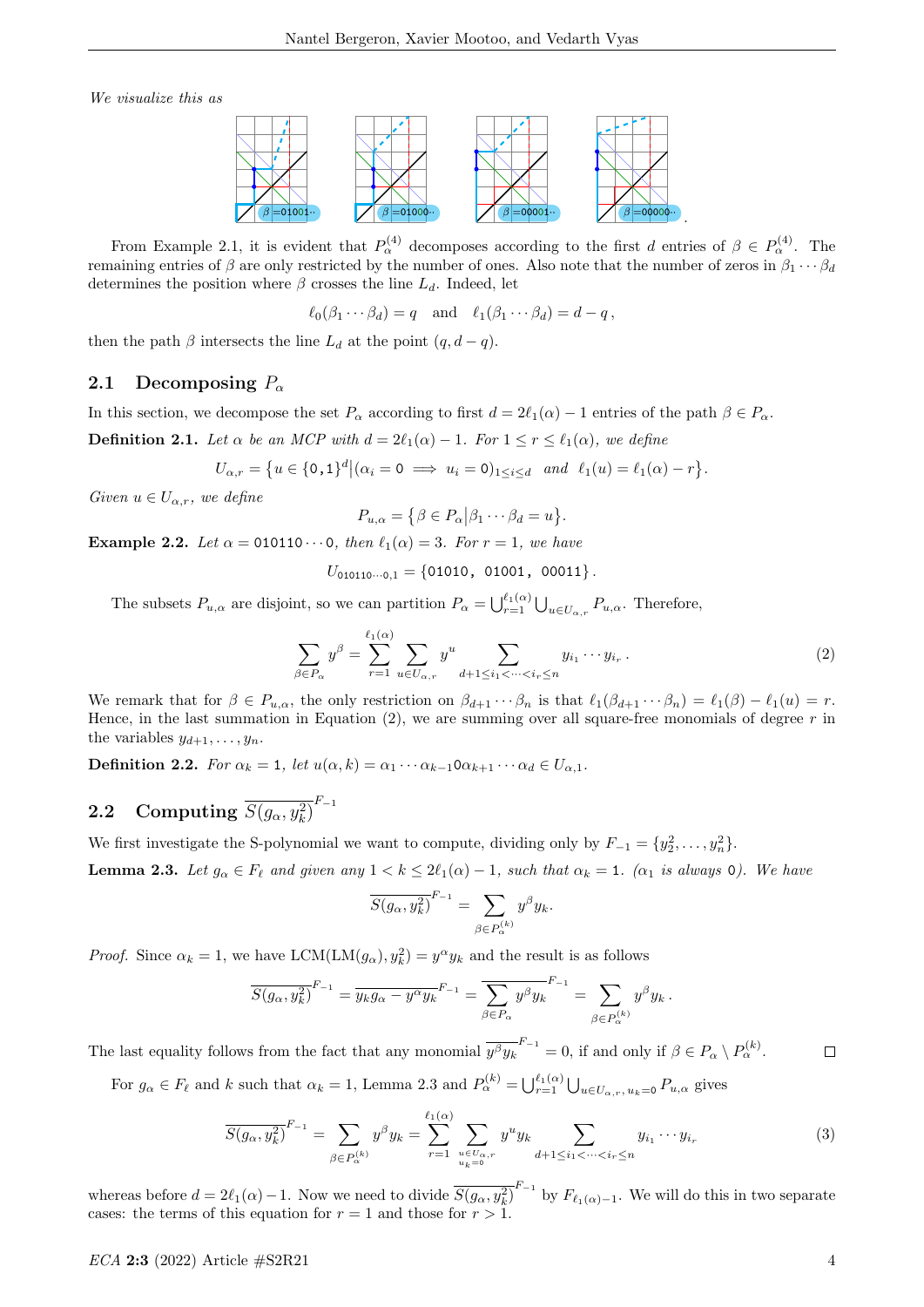## 2.3 Division of the  $r = 1$  term in Equation (3) by  $F_{\ell_1(\alpha)-1}$

When  $r = 1$  in Equation (3), there is only a single  $u \in U_{\alpha,1}$  such that  $u_k = 0$ , namely  $u(\alpha, k)$  as in Definition 2.2. The  $r = 1$  term in Equation (3) is

$$
y^{u(\alpha,k)}y_k \sum_{d+1 \le j \le n} y_j = \sum_{j=d+1}^n y^{\alpha} y_j
$$

The terms in the sum above are monomial factors of  $LT(g_\alpha) = y^\alpha$ . Using the Division Algorithm we can divide the expression further using  $q_{\alpha}$ :

$$
\overline{\sum_{j=d+1}^{n} y^{\alpha} y_j} = \sum_{j=d+1}^{n} y^{\alpha} y_j - g_{\alpha} \sum_{j=d+1}^{n} y_j
$$
  
= 
$$
-\sum_{\gamma \in P_{\alpha}} y^{\gamma} \sum_{j=d+1}^{n} y_j
$$
  
= 
$$
-\sum_{s=1}^{\ell_1(\alpha)} \sum_{v \in U_{\alpha,s}} y^v \sum_{d+1 \le i_1 < \dots < i_s \le n} y_{i_1} \dots y_{i_s} \sum_{j=d+1}^{n} y_j
$$

We use Equation (2) in the last equality. We can further divide this last expression using  $F_{-1}$  and we get

$$
\overline{\sum_{j=d+1}^{n} y^{\alpha} y_j} = -\sum_{s=1}^{\ell_1(\alpha)} (s+1) \sum_{v \in U_{\alpha,s}} y^v \sum_{d+1 \le i_1 < \dots < i_{s+1} \le n} y_{i_1} \dots y_{i_s} y_{i_{s+1}}
$$
(4)

This result follows from the fact that

$$
\sum_{d+1 \le i_1 < \dots < i_s \le n} y_{i_1} \dots y_{i_s} \sum_{j=d+1}^n y_j = (s+1) \sum_{d+1 \le i_1 < \dots < i_{s+1} \le n} y_{i_1} \dots y_{i_s} y_{i_{s+1}} + \text{terms containing } y_j^2
$$

Once again, we want to separate the  $r = 1$  terms in Equation (4) and those for  $r \geq 2$ .

**Case 1** (s = 1 in Equation (4)). In the case of s = 1 in Equation (4) and  $v \in U_{\alpha,1}$ , we can represent any path  $y^v y_{i_1} y_{i_2}$  visually as in Figure 1. For each  $v \in U_{\alpha,1}$ , we have  $\ell_1(v) = \ell_1(\alpha) - 1$  and let k be the unique position, where  $v_k = 0$  and  $\alpha_k = 1$ . The paths of the monomial  $y^v y_{i_1} y_{i_2}$  in the sum have two ones after the  $d^{th}$  position. If we select  $i_1 = d+1$  and  $i_2 = d+2$ , this will form a new MCP path  $\alpha^{(k)} = \alpha_1 \cdots \alpha_{k-1} 0 \alpha_{k+1} \cdots \alpha_d 11(0)^{n-d-2}$ , as displayed above. All the other paths in this case remain above the diagonal. There are no more possible divisions using  $F_{\ell_1(\alpha)-1}$ . The MCP path is actually new for  $F_{\ell}$  if  $\ell_1(\alpha) - 1 = \ell$  as  $\ell_1(\alpha^{(k)}) - 1 > \ell$ .



Figure 1: On the left is Case 1 and on the right is Case 2

**Case 2** (s  $\geq$  2 in Equation (4)). Similarly, in the case of s  $\geq$  2 and  $v \in U_{\alpha,s}$ , we can visualize any such path  $y^v y_{i_1} \cdots y_{i_{s+1}}$  as in Figure 1. All such paths clearly remain above the diagonal and no further divisions using  $F_{\ell_1(\alpha)-1}$  are possible.

## 2.4 Division of  $r > 1$  terms in Equation (3) by  $F_{\ell_1(\alpha)-1}$

We now focus on the  $r > 1$  terms in Equation (3). Fix  $r > 1$  and fix  $u \in U_{\alpha,r}$  such that  $u_k = 0$ . We are considering a monomial of the form  $y^u y_k y_{i_1} \cdots y_{i_r}$ , where  $d+1 \leq i_1 < \cdots < i_r \leq n$ . Note that  $\alpha_k = 1$  and  $u_k = 0$ , and there is at least one more entry such that  $\alpha_j = 1$  and  $u_j = 0$ , for  $j \neq k$ . Hence, there are at least two entries in which u differs from  $\alpha$ . We further split  $r > 1$  terms into two cases, where  $r = 2$  or  $r > 2$ . We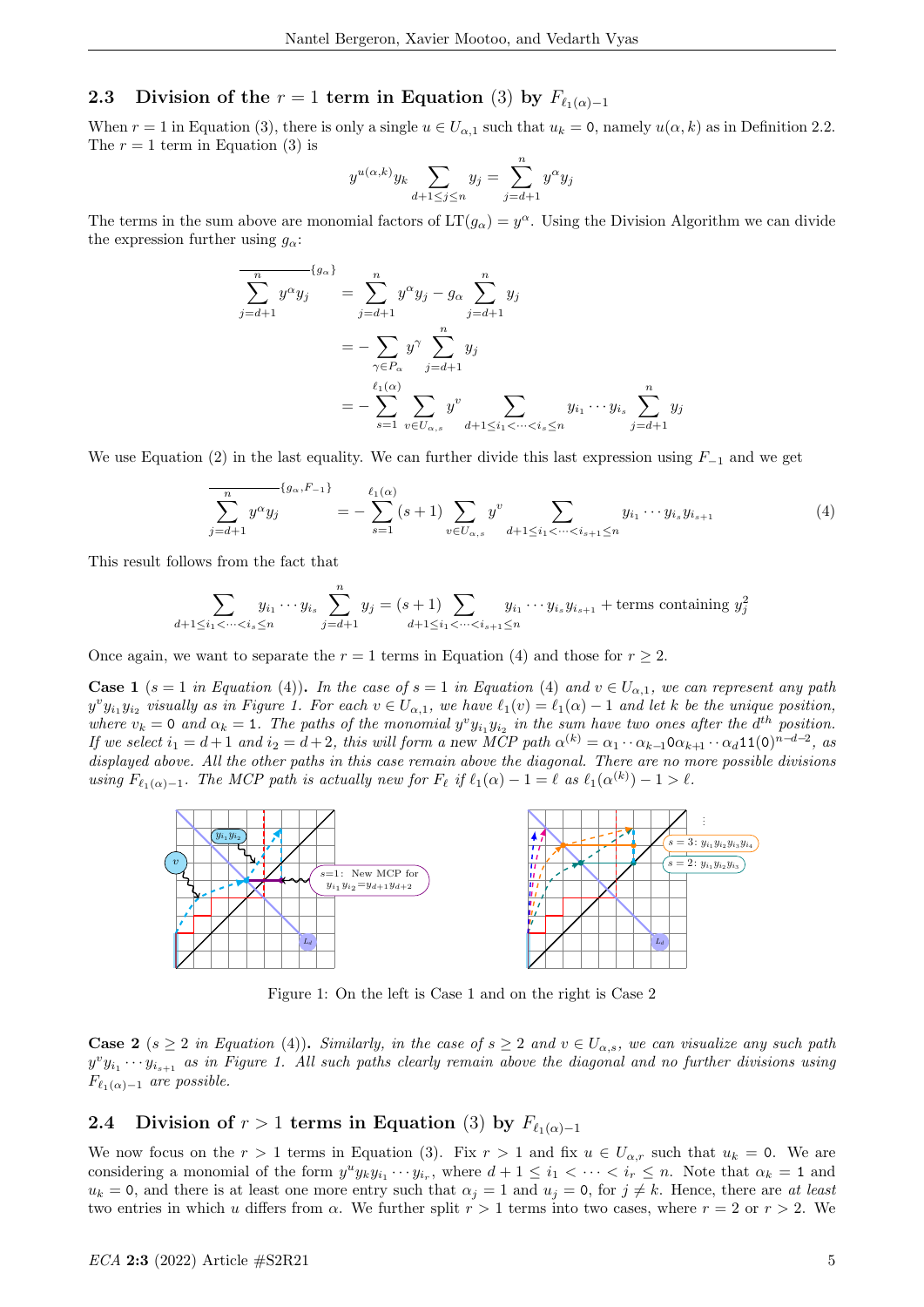

Figure 2: On the left are the path of monomials  $y^{\beta}$  for  $\beta \in P_{\alpha}^{(k)}$ . On the right are the path of the terms in Equation (3) for  $r > 1$ 

visualize this in Figure 2. When we multiply  $y^{\beta} = y^u y_{i_1} \cdots y_{i_r}$  by  $y_k$ , the portion of the path corresponding to  $\beta_{k+1}\beta_{k+2}\cdots\beta_n$  will be translated down by one unit and translated right by one unit. All the paths remain above the diagonal except when  $r = 2$  and  $y^{\beta} = y^{\mu}y_{d+1}y_{d+2}$ . All paths will match a subset of the paths we encounter in §2.3 as we see below. In particular, no further division can be performed with polynomials in  $F_{\ell_1(\alpha)-1}.$ 

**Case 3**  $(r = 2$  in Equation (3)). As visualized in Figure 2, when  $r = 2$  in Equation (3) the paths we receive correspond exactly to the paths in Case 1 for which  $v_k = 1$ . In this case, these are the new MCPs which are generated.

Case 4 ( $r \geq 3$  in Equation (3)). Also Visualized in Figure 2, when  $r > 2$  in Equation (3) this set of paths corresponds exactly to the paths in Case 2, for which  $v_k = 1$ .

### 2.5 Combining all divisions

The analysis of §2.3 and §2.4 shows that in order to divide  $S(g_{\alpha}, y_k^2)$  with respect to  $F_{\ell_1(\alpha)-1}$ , we need to substitute Equation (4) in Equation (3) for  $r = 1$ . We also substitute  $s = r - 1$  to match up the terms. We obtain

$$
\overline{S(g_{\alpha}, y_{k}^{2})}^{F_{\ell_{1}(\alpha)-1}} = -\sum_{r=2}^{\ell_{1}(\alpha)+1} \sum_{v \in U_{\alpha,r-1}} ry^{v} \sum_{d+1 \leq i_{1} < \cdots < i_{r} \leq n} y_{i_{1}} \cdots y_{i_{r}}
$$
\n
$$
+ \sum_{r=2}^{\ell_{1}(\alpha)} \sum_{u \in U_{\alpha,r}} y^{u} y_{k} \sum_{d+1 \leq i_{1} < \cdots < i_{r} \leq n} y_{i_{1}} \cdots y_{i_{r}}
$$
\n
$$
= \sum_{r=2}^{\ell_{1}(\alpha)+1} \sum_{v \in U_{\alpha,r-1}} (-r)y^{v} \sum_{d+1 \leq i_{1} < \cdots < i_{r} \leq n} y_{i_{1}} \cdots y_{i_{r}}
$$
\n
$$
+ \sum_{r=2}^{\ell_{1}(\alpha)} \sum_{v \in U_{\alpha,r-1}} (-r+1)y^{v} \sum_{d+1 \leq i_{1} < \cdots < i_{r} \leq n} y_{i_{1}} \cdots y_{i_{r}}.
$$
\n
$$
(5)
$$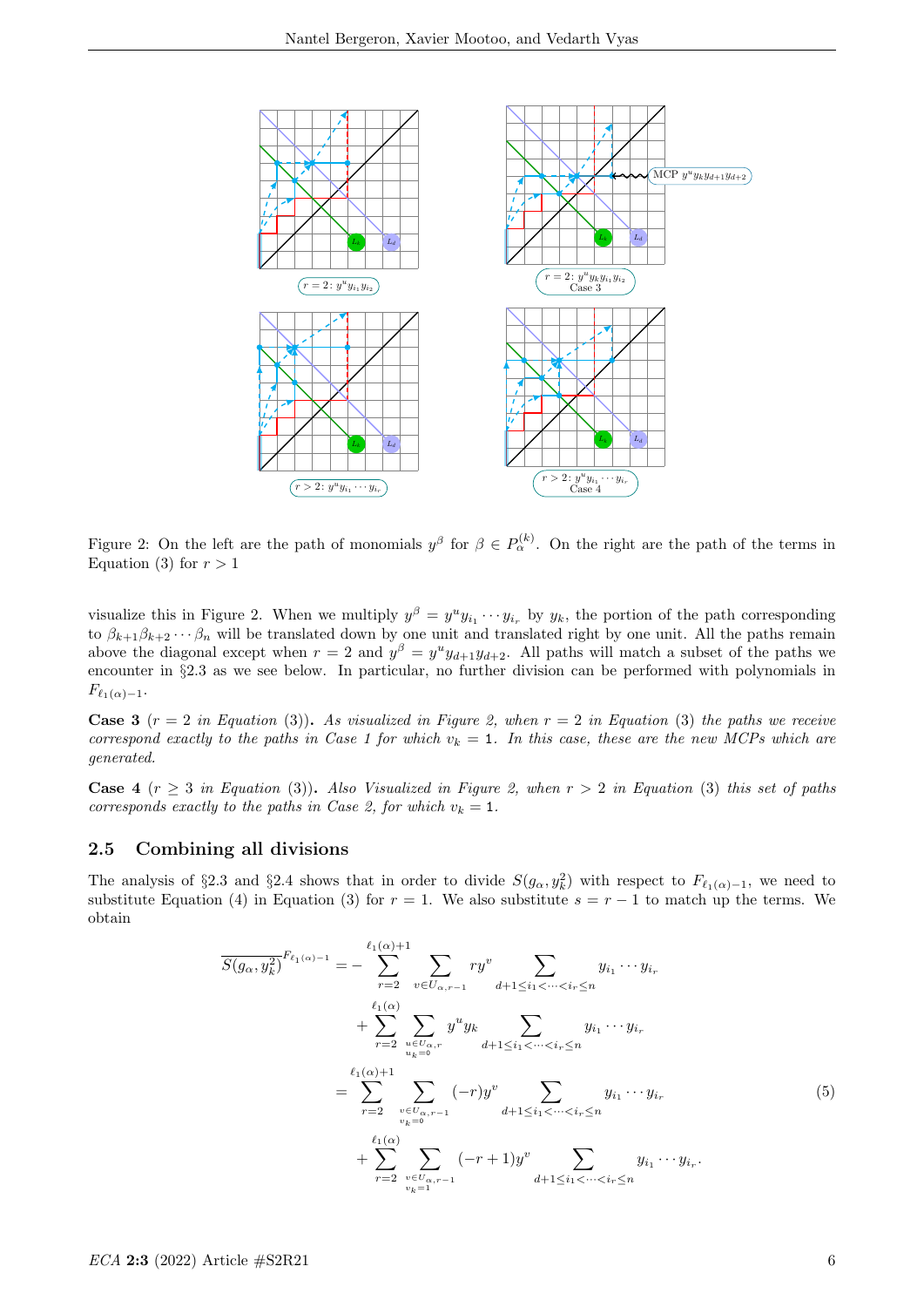In the second equality, we combined terms using the fact that for  $u \in U_{\alpha,r}$  and  $u_k = 0$ , the term  $y^u y_k = y^v$  for  $v \in U_{\alpha,r-1}$  and  $v_k = 1$ . When  $r = 2$ , the term  $v \in U_{\alpha,r-1}$  and  $v_k = 1$  is unique and is exactly  $v = u(\alpha, k)$  as in Definition 2.2.

#### 2.6 The Matrix of the Linear Transformation

The process until now has focused on a single S-polynomial reduction  $\overline{S(g_\alpha, y_k^2)}^{F_{\ell_1(\alpha)-1}} = \mathcal{S}_{\alpha,k}$ , for a fixed k and fixed  $\alpha$ . In this section, we examine all possible  $\mathcal{S}_{\alpha,k_j}$ , letting  $k_j$  vary while keeping  $\alpha$  fixed. Also, since  $\alpha$  has  $\ell_1(\alpha)$  entries equal to 1, we have  $U_{\alpha,1} = \{u(\alpha, k_i) | 1 \le i \le \ell_1(\alpha)\}\$  with  $|U_{\alpha,1}| = \ell_1(\alpha)$ . Let

$$
A_{\alpha} = \left[ \text{Coefficient of } y^{u(\alpha, k_i)} y_{d+1} y_{d+2} \text{ in } \mathcal{S}_{\alpha, k_j} \right]_{1 \le i, j \le l+1}
$$

When  $r = 2$  in Equation (5) we readily see that we have  $-2$  in the diagonal of  $A_{\alpha}$  and  $-1$  off the diagonal. This matrix is invertible, given explicitly by

$$
A_{\alpha} = \begin{bmatrix} -2 & -1 & \cdots & -1 \\ -1 & -2 & \cdots & -1 \\ \vdots & \vdots & \ddots & \vdots \\ -1 & -1 & \cdots & -2 \end{bmatrix}, \qquad M_{\alpha} = A_{\alpha}^{-1} = \frac{1}{\ell_1(\alpha) + 1} \begin{bmatrix} -\ell_1(\alpha) & 1 & \cdots & 1 \\ 1 & -\ell_1(\alpha) & \cdots & 1 \\ \vdots & \vdots & \ddots & \vdots \\ 1 & 1 & \cdots & -\ell_1(\alpha) \end{bmatrix}
$$

Since  $A_\alpha$  is invertible, we have that  $\{\mathcal{S}_{\alpha,k_i}\}_{1\leq i\leq \ell_1(\alpha)}$  is linearly independent. Let V be the k-span of  $\{\mathcal{S}_{\alpha,k_i}\}_{1\leq i\leq \ell_1(\alpha)}$  and we define  $\phi: V \to V$  as

$$
\phi(\mathcal{S}_{\alpha,k_i}) = \sum_{j=1}^{\ell_1(\alpha)} c_{ij} \mathcal{S}_{\alpha,k_j},\tag{6}
$$

where  $M_{\alpha} = [c_{ij}]$ . This is the linear transformation we require in Lemma 2.2. To conclude the proof, we need to show that  $\phi(\mathcal{S}_{\alpha,k_i})=g_{\alpha^{(k_i)}}$ . To compute this, we substitute Equation (5) in (6) for each  $k_j$ . When  $r=2$  and fixed  $d+2 \leq i_1 < i_2 \leq n$ , then the coefficient of  $y^{u(\alpha,k_i)} y_{i_1} y_{i_2}$  in the expansion on  $\mathcal{S}_{\alpha,k_i}$ , is exactly the matrix  $A_{\alpha}$ . Therefore, when we make the linear combination using  $M_{\alpha}$  (the inverse of  $A_{\alpha}$ ), we get

Coeff of 
$$
y^{u(\alpha,k_{i'})}y_{i_1}y_{i_2}
$$
 in  $\phi(\mathcal{S}_{\alpha,k_i}) = \begin{cases} 1 & \text{if } i = i', \\ 0 & \text{otherwise.} \end{cases}$ 

For the other terms, fix r, v and  $d+1 \leq i_1 < \cdots < i_r \leq n$ , such that  $3 \leq r \leq \ell_1(\alpha) + 1$  and  $v \in U_{\alpha,r-1}$ . We want to determine the coefficient of  $y^v y_{i_1} \cdots y_{i_r}$  in  $\phi(\mathcal{S}_{\alpha,k_i})$ . This will depend on the value of  $v_{k_i}$ .

**Case 5**  $(v_{k_i} = 0)$ . Since  $v_{k_i} = 0$  and  $v \in U_{\alpha,r-1}$ , there are  $(r-1)-1 = r-2$  other entries of v such that  $\alpha_k = 1$  and  $v_k = 0$ . On the other hand, the number of positions where  $\alpha_k = v_k = 1$  is  $\ell_1(\alpha) - r + 1$ . The coefficient of  $y^v y_{i_1} \cdots y_{i_r}$  in  $\phi(\mathcal{S}_{\alpha,k_i})$  is

$$
-rc_{ii} + \sum_{\substack{v_{k_j}=0 \ j \neq i}} -rc_{ij} + \sum_{\substack{v_{k_j}=1 \ j \neq i}} (-r+1)c_{ij} = \frac{r\ell_1(\alpha) - r(r-2) + (-r+1)(\ell_1(\alpha) - r + 1)}{\ell_1(\alpha) + 1}
$$

$$
= 1.
$$

The coefficient  $-r$  and  $-r+1$  are from Equation (5), and they depend on the value of  $v_k$  and the entry  $[c_{ij}] = M_{\alpha}$ .

**Case 6**  $(v_{k_i} = 1)$ . Now,  $\alpha_{k_i} = v_{k_i} = 1$ . There are r - 1 entries of v such that  $\alpha_k = 1$  and  $v_k = 0$  and  $\ell_1(\alpha) - r$ entries where  $\alpha_k = v_k = 1$ , other than the entries where  $k = k_i$ . The coefficient of  $y^v y_{i_1} \cdots y_{i_r}$  in  $\phi(\mathcal{S}_{\alpha,k_i})$  is now

$$
(-r+1)c_{ii} + \sum_{\substack{v_{kj}=0 \ j \neq i}} -rc_{ij} + \sum_{\substack{v_{kj}=1 \ j \neq i}} (-r+1)c_{ij}
$$
  
= 
$$
\frac{(r-1)\ell_1(\alpha) - r(r-1) + (-r+1)(\ell_1(\alpha) - r)}{\ell_1(\alpha) + 1} = 0.
$$

It follows that

$$
\phi(\mathcal{S}_{\alpha,k_i}) = y^{u(\alpha,k_i)} \sum_{d+1 \leq i_1 < i_2 \leq n} y_{i_1} y_{i_2} + \sum_{r=3}^{\ell_1(\alpha)+1} \sum_{\substack{v \in U_{\alpha,r-1} \\ v_{k_i}=0}} y^v \sum_{d+1 \leq i_1 < \dots < i_r \leq n} y_{i_1} \dots y_{i_r}.\tag{7}
$$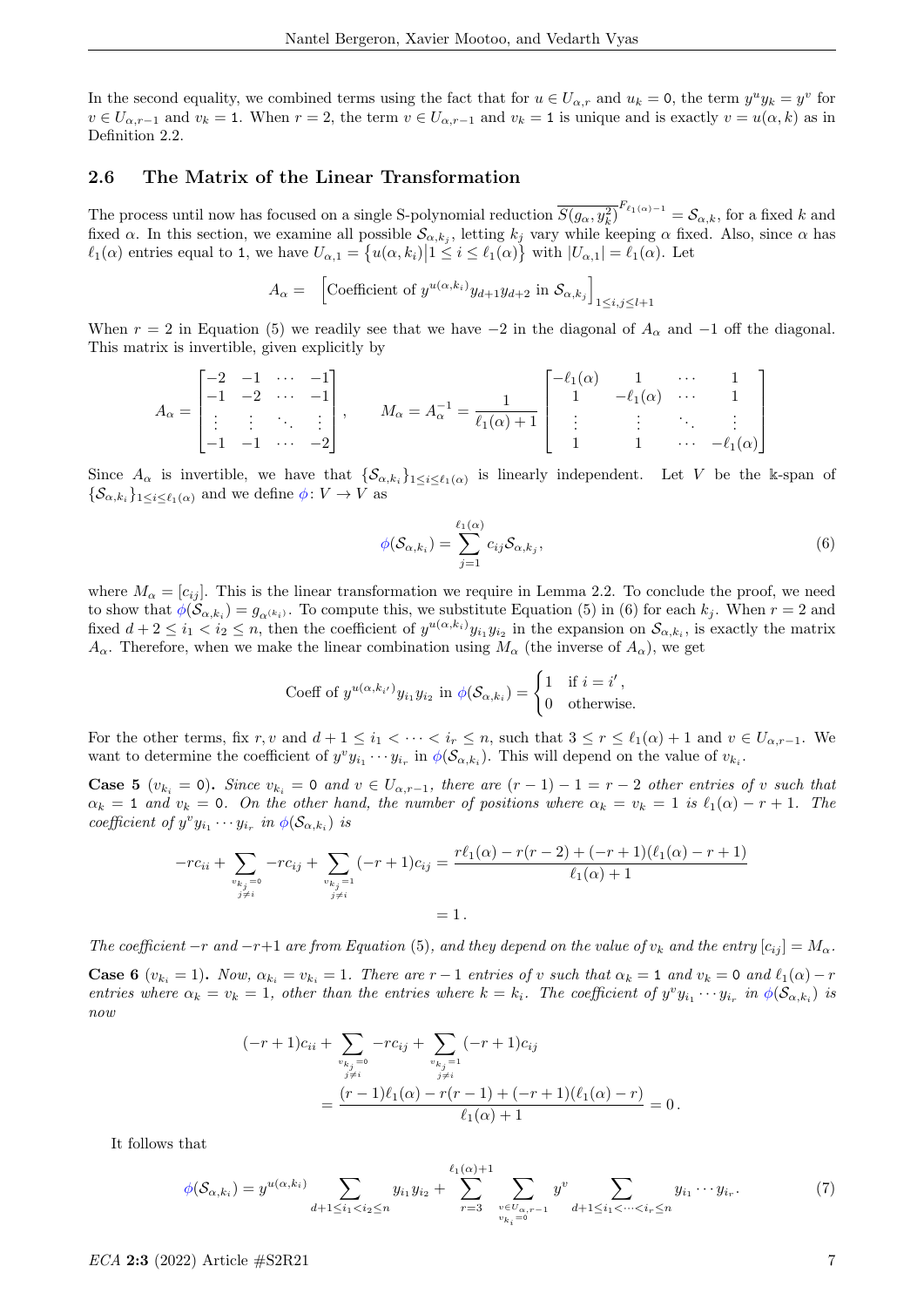This sum is non-zero since  $\ell_1(\alpha)-1 \leq \ell \leq \lfloor \frac{n-1}{2} \rfloor -1$ , therefore  $d+2 \leq n$ . We want to compare this with  $g_{\alpha^{(k_i)}}$ , where  $\alpha^{(k_i)} = u(\alpha, k_i)$ 110<sup>n-d-2</sup> for  $d = 2\ell_1(\alpha) - 1$ . Using Equation (2),

$$
g_{\alpha^{(k_i)}} = y^{\alpha^{(k_i)}} + \sum_{s=1}^{\ell_1(\alpha^{(k_i)})} \sum_{u \in U_{\alpha^{(k_i)}}, s} y^u \sum_{d+3 \le i_1 < \dots < i_s \le n} y_{i_1} \dots y_{i_s}.
$$
 (8)

Note that  $\ell_1(\alpha^{(k_i)}) = \ell_1(\alpha) + 1$  and for any  $u \in U_{\alpha^{(k_i)},s}$  we must have  $u_{k_i} = 0$ , since  $\alpha_{k_i}^{(k_i)}$  $\kappa_i^{(\kappa_i)} = 0$ . For any other position  $1 \leq k \leq d$ , we have  $\alpha_k = \alpha_k^{(k_i)}$ . Hence,  $\alpha_k = 0 \implies u_k = 0 \implies v_k = 0$ , for any  $v \in U_{\alpha,r-1}$ . For  $k = d+1$  or  $k = d+2$ , there are no constraints on u as  $\alpha_{d+1}^{(k_i)} = \alpha_{d+2}^{(k_i)} = 1$ . Moreover, the term  $y^{\alpha^{(k_i)}} = y^{u(\alpha,k_i)}y_{d+1}y_{d+2}$  appears in the first sum of Equation (7). This shows that every term in Equation (8) appears in Equation (7).

For the converse, note that any term  $y^{u(\alpha,k_i)}y_{i_1}y_{i_2}$  for  $d+1 \leq i_1 < i_2 \leq n$ , corresponds to  $y^{u(\alpha,k_i)}y_{d+1}y_{d+2} =$  $y^{\alpha^{(k_1)}}$ ; or  $y^{u(\alpha,k_i)}y_{d+1}y_i$  and  $y^{u(\alpha,k_i)}y_{d+2}y_i$  for  $u(\alpha,k_i)$ 10,  $u(\alpha,k_i)$ 01  $\in U_{\alpha^{(k_i)},1}$  and  $d+3 \leq i \leq n$ ; or  $y^{u(\alpha,k_i)}y_{i_1}y_{i_2}$  $y_0, \text{ or } y_0, \text{ or } y_{d+1}y_i \text{ and } y_0, \text{ or } y_{d+2}y_i \text{ for } u(\alpha, k_i)$  is  $\alpha(\alpha, k_i)$  or  $\alpha(\alpha, k_i)$  and  $d+3 \le i_1 < i_2 \le n$ . Similarly, for  $v \in U_{\alpha, r-1}$  with  $v_{k_i} = 0$ , the terms  $y^v y_{i_1} \cdots y_{i_r}$  for  $u(\alpha, k_i)$  or  $\alpha(\alpha, k_i)$  an  $d+1\leq i_1<\cdots< i_r\leq n$  correspond to  $y^vy_{d+1}y_{d+2}y_{j_3}\cdots y_{j_{r-1}}$ , for  $v$ 11  $\in U_{\alpha^{(k_i)},r}$  and  $d+3\leq j_3<\cdots< j_r\leq n$ ; or  $y^v y_{d+1} y_{j_2} \cdots y_{j_{r-1}}$  and  $y^v y_{d+2} y_{j_2} \cdots y_{j_{r-1}}$  for  $v \circ 1, v \circ 10 \in U_{\alpha^{(k_i)}, r+1}$  and  $d+3 \leq j_2 < \cdots < j_r \leq n$ ; or  $y^v y_{j_1} \cdots y_{j_{r-1}}$  for  $v\texttt{00} \in U_{\alpha^{(k_i)}, r+2}$  and  $d+3 \leq j_1 < \cdots < j_r \leq n$ . This shows the reverse inclusion and concludes our proof of Lemma 2.2.

#### 2.7 Termination of Buchberger's Algorithm

In the previous subsections, we computed the set of remainders of S-polynomials  $\overline{S(g_{\alpha}, k_1)}^{F_{\ell_1(\alpha)-1}}, \ldots$  $\overline{S(g_{\alpha}, k_{\ell_1(\alpha)})}^{F_{\ell_1(\alpha)-1}}$  and used Lemma 2.2 to conclude that,  $\{g_{\alpha^{(k_i)}}\}_{1 \leq i \leq \ell_1(\alpha)}$  is obtained as an intermediate step in the Buchberger's Algorithm. If  $\ell_1(\alpha) - 1 < \ell$ , then these polynomials are already in  $F_\ell$  so the division with respect to  $F_\ell$  will be zero (no new polynomials). For  $\ell_1(\alpha) - 1 = \ell$ , we will obtain a new polynomial and construct  $F_{\ell+1}$  in this way, as long as  $\ell_1(\alpha) - 1 \leq \lfloor \frac{n-1}{2} \rfloor - 1$ . We need to show that for  $\ell = \lfloor \frac{n-1}{2} \rfloor$ , the set  $F_{\ell}$ is the reduced Gröbner basis. The next lemma shows that the set

$$
B = \{y^{\gamma} | square \text{ free and } \gamma \text{ stays above the diagonal}\},\tag{9}
$$

k-spans the quotient  $R/I$  using division by  $F_\ell$  only. In the next section, we will show that  $\dim(R/I)$  is at least the cardinality of B. From this, we will conclude that B is a basis, and therefore  $F_\ell$  is the full reduced Gröbner basis of I. This will complete the proof of Theorem 1.2.

**Lemma 2.4.** Let  $\ell = \lfloor \frac{n-1}{2} \rfloor$ . For any monomial  $y^{\delta}$ , the remainder  $\overline{y^{\delta}}^{F_{\ell}}$  is a k-linear combination of B. In particular, B spans R/I.

*Proof.* If  $y^{\delta}$  is not square free, then it is divisible by  $y_k^2$  for some k and we get  $\overline{y^{\delta}}^{F_{\ell}} = 0$ . If  $y^{\delta}$  crosses the diagonal, let k be the smallest integer such that,  $\alpha = \delta_1 \delta_2 \cdots \delta_k 0^{n-k}$  crosses under the diagonal. It is clear that  $\alpha$  is a MCP and  $\ell_1(\alpha) - 1 \leq \ell$ , hence  $g_\alpha \in F_\ell$ . Since we have  $y^\delta = y^\alpha y^\epsilon$ , we obtain

$$
\overline{y^{\delta}}^{F_{\ell}} = \overline{y^{\alpha}y^{\epsilon}}^{F_{\ell}} = \overline{-\sum_{\beta \in P_{\alpha}} y^{\beta}y^{\epsilon}}^{F_{\ell}}.
$$

All terms  $y^{\beta}y^{\epsilon} <_{lex} y^{\alpha}y^{\epsilon}$ . We repeat the process on any monomials in the sum that cross the diagonal. We know this process terminates (division algorithm) and we are left only with a linear combination of monomials in B.  $\Box$ 

# 3. Orthogonal complement, dimension, and irreducible decomposition

In this section, we quickly introduce an inverse system to compute the orthogonal complement  $H = I^{\perp}$  of I. We have that  $H \cong R/I$ . We then construct a set B' of independent elements inside H that have the same cardinality as  $B$  in Equation (9). This will show that both  $B$  and  $B'$  are a basis of the quotient, concluding the proof of Theorem 1.2. We then remark that since  $I$  is homogeneous and remains invariant under the permutation of variables, we can define an action of the symmetric group on the (graded) quotient  $R/I$ . Using the irreducible representation theory of the symmetric group (see [7] for example), we show that  $B'$  exhibits a unique irreducible representation for each homogeneous component of  $R/I$ . This will complete our full understanding of this quotient.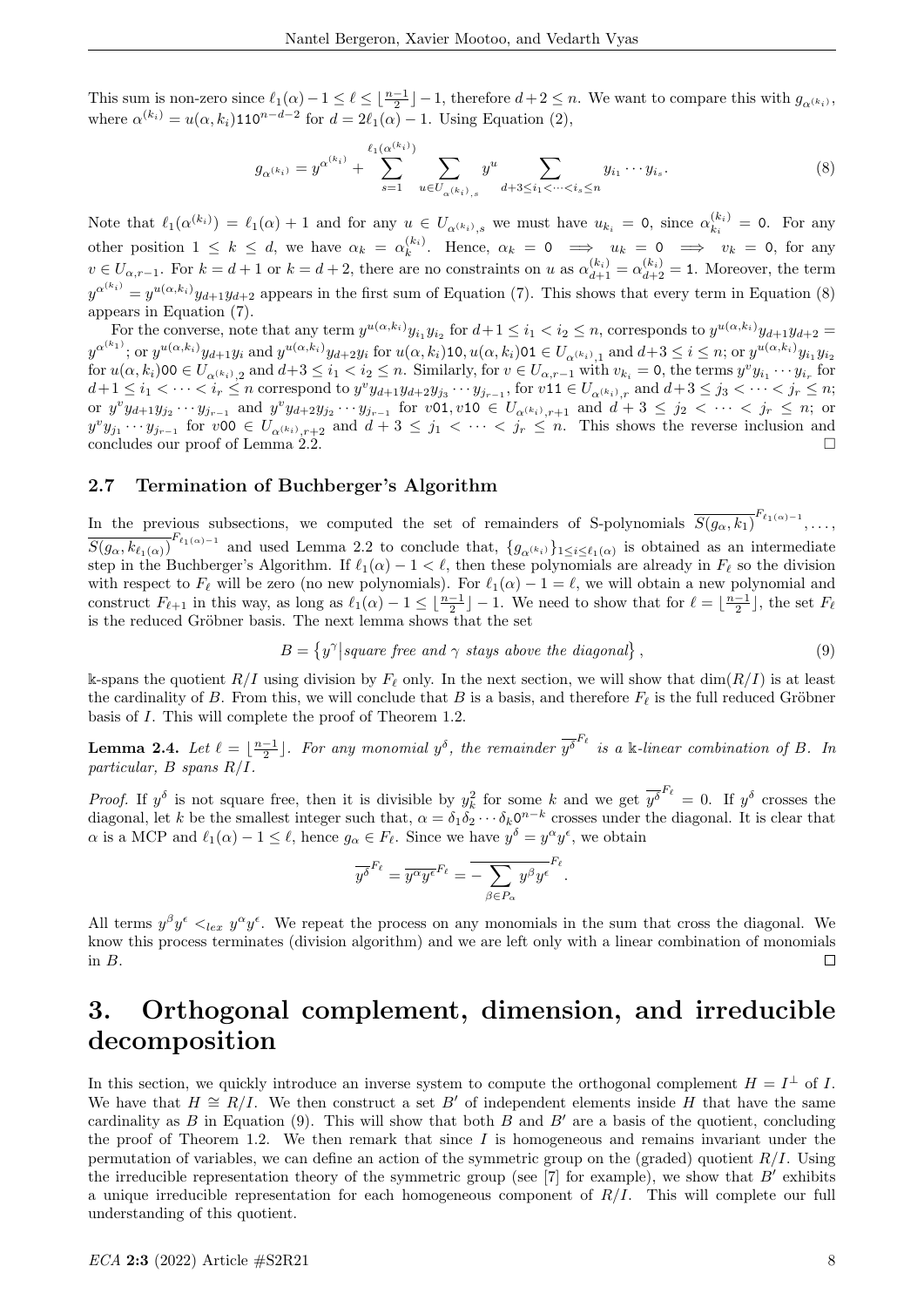## 3.1 Inverse System and Orthogonal complement of I

At the root of commutative algebra, one finds the theory of inverse systems developed by Macaulay [4]. This is classical theory, and we only review (without proof) the needed ingredients. Naively, we aim to study the quotient  $R/I$  via the orthogonal complement of I under the following scalar product. For  $P, Q \in R$ , we define

$$
\langle P, Q \rangle = \left( P\left(\frac{\partial}{\partial y_1}, \frac{\partial}{\partial y_2}, \dots, \frac{\partial}{\partial y_n} \right) Q \right) (0, 0, \dots, 0). \tag{10}
$$

That is, we substitute the partial derivatives in  $P$  and apply this operator to  $Q$ , after we evaluate the resulting polynomial at  $(0, 0, \ldots, 0)$ . This is a scalar product on R. We then compute the orthogonal complement  $H = I^{\perp}$  in R with respect to the scalar product in Equation (10). A wonderful lemma (a consequence of Taylor expansion) gives us the following.

#### Lemma 3.1.

$$
H = \left\{ Q \in R \middle| P\left(\frac{\partial}{\partial y_1}, \dots, \frac{\partial}{\partial y_n}\right) Q = 0, \ P \ \text{generators of } I \right\}
$$

The difference is that now  $H$  is the solution set of a system of differential equations, we do not need the evaluation at zero. Since  $H$  is the orthogonal complement of  $I$ , we automatically get that

$$
H \cong R/I.
$$

#### 3.2 Standard Young Tableaux

To define elements in H, we need to introduce the notion of Standard Young Tableaux. This will also be useful for the representation theory of the symmetric group aspect of our investigation. We shall also see that the set B in Equation (9) is related to some standard Young tableaux.

**Definition 3.1.** Given a sequence of integers  $\lambda = (\lambda_1, \lambda_2, ..., \lambda_r)$  such that  $\lambda_1 \geq \lambda_2 \geq ... \geq \lambda_r > 0$  and  $n = \lambda_1 + \cdots + \lambda_r$ , we construct the set

$$
D_{\lambda} = \left\{ (i, j) \in \mathbb{Z} \times \mathbb{Z} \middle| 1 \leq j \leq r; \ 1 \leq i \leq \lambda_j \right\}.
$$

We say that  $\lambda$  is an **partition** of n and  $D_{\lambda}$  is the **diagram** of  $\lambda$ . A bijection

$$
T\colon \{1,2,\ldots,n\}\to D_\lambda\,,
$$

is called a Standard Young Tableaux (abbreviated SYT) if

$$
T(i,j) < T(i+1,j) \qquad \text{and} \qquad T(i,j) < T(i+1,j),
$$

whenever  $T(i, j)$ ,  $T(i + 1, j)$  and/or  $T(i, j) < T(i + 1, j)$  are defined. We usually put the value  $T(i, j)$  in the position  $(i, j)$  forming a tableau in the plane. The entries increase in rows and columns. We say that  $\lambda$  is the shape of T and n is the size of T. We write  $T \in SYT_{\lambda}$  in this case.

**Example 3.1.** Let  $\lambda = (5, 3)$ , the picture below is a visualization of a single  $T \in SYT_{\lambda}$ .

$$
T = \begin{array}{|c|c|c|c|c|} \hline 3 & 6 & 8 \\ \hline 1 & 2 & 4 & 5 & 7 \\ \hline \end{array}
$$

**Proposition 3.1.** For  $k \leq \lfloor \frac{n}{2} \rfloor$ , let  $\lambda = (n - k, k)$ . The number  $f^{\lambda} = |SYT_{\lambda}|$  is equal to the number of square free monomials  $y^{\gamma}$  that stay above the diagonal and  $\ell_1(\gamma) = k$ .

*Proof.* This is a very classical result and some versions of it can be found in [9]. The bijection  $T \mapsto y^{\gamma}$  for  $T \in SYT_\lambda$  is given by  $\gamma_i = 0$ , if i lies in the first row of T, otherwise  $\gamma_i = 1$ . One then checks that staying above the diagonal is equivalent to the inequalities defining standard Young tableaux.  $\Box$ 

In the proof above, let us denote by  $y<sup>T</sup>$  the monomial we obtain from T. We thus have that B in Equation (9) is also given by the following disjoint union

$$
B = \biguplus_{k=0}^{\lfloor \frac{n}{2} \rfloor} \left\{ y^T \middle| T \in SYT_{(n-k,k)} \right\}.
$$
\n
$$
(11)
$$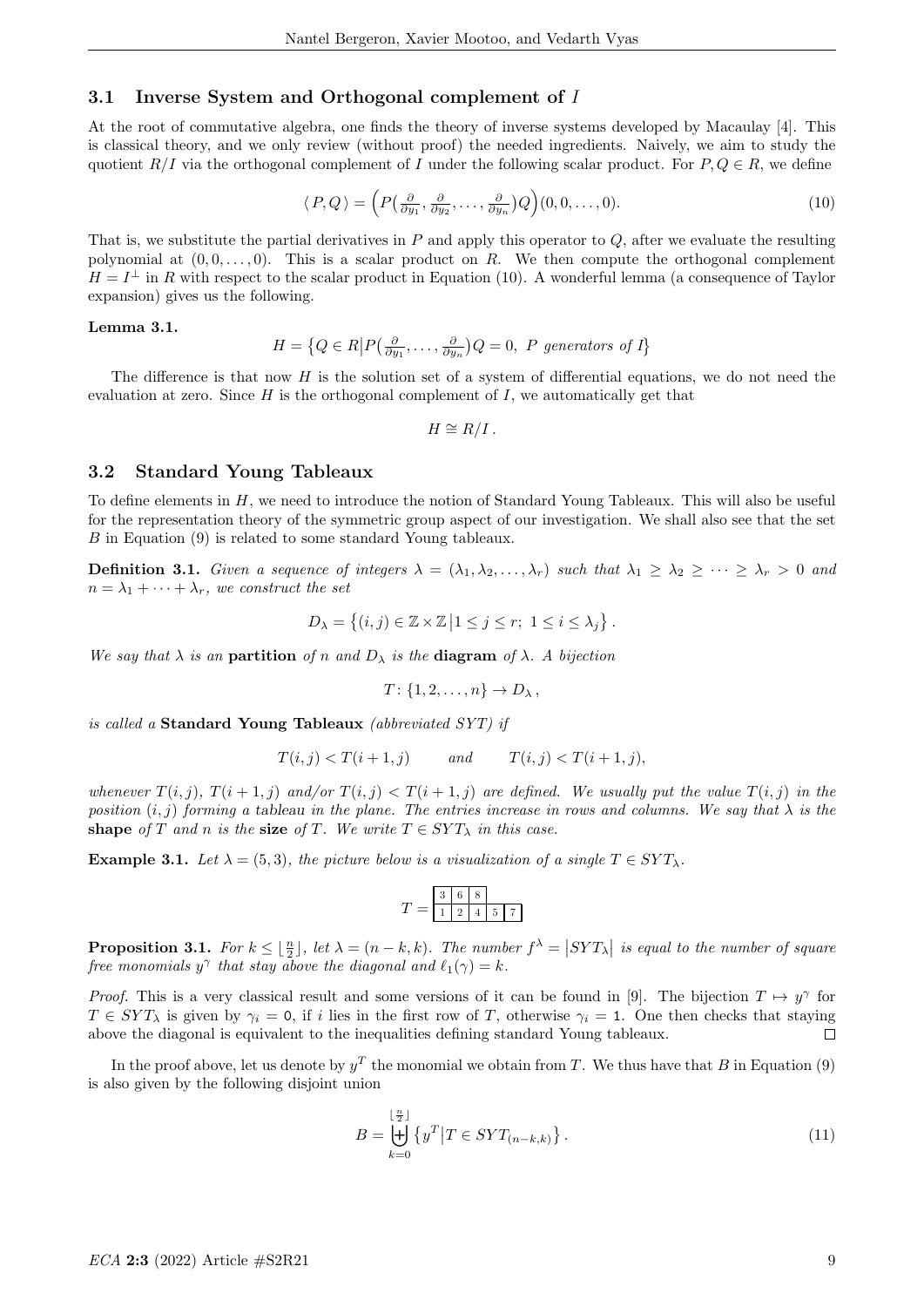#### 3.3 Independent elements in H

We introduce some special Specht polynomials  $[8]$ . This will give us linearly independent polynomials in  $H$ . Fix  $k \leq \lfloor \frac{n}{2} \rfloor$  and let  $\lambda = (n - k, k)$ . Given  $T \in SYT_{\lambda}$  we let

 $G_T(y_1,..., y_n) = (y_{T(1,1)} - y_{T(2,1)})(y_{T(1,2)} - y_{T(2,2)}) \cdots (y_{T(1,k)} - y_{T(2,k)}).$ 

Here, we only define  $G_T$  for shape  $\lambda$  with two parts, but it can be done for any shape using Vandermonde polynomials for each column of T. These are the polynomials originally defined by Specht [8] to construct irreducible representations of  $S_n$ .

**Example 3.2.** Let T be as in Example 3.1, we have  $G_T = (y_1 - y_3)(y_2 - y_6)(y_4 - y_8)$ .

Let

$$
B' = \biguplus_{k=0}^{\lfloor \frac{n}{2} \rfloor} \left\{ G_T \middle| T \in SYT_{(n-k,k)} \right\}.
$$
\n(12)

**Theorem 3.1.** We have that  $B' \subseteq H = I^{\perp}$  is linearly independent.

*Proof.* For the inclusion, using Lemma 3.1, we need to show that for  $G_T \in B'$  we have

$$
P\left(\frac{\partial}{\partial y_1},\ldots,\frac{\partial}{\partial y_n}\right)G_T=0,
$$

for all generators P of I. If  $P = y_k^2$ , then clearly this results in zero, since  $G_T$  is linear in any single variable (square free). For  $P = y_1 + y_2 + \cdots + y_n$ , we use the product rule and reduce to the case

$$
\left(\frac{\partial}{\partial y_1} + \frac{\partial}{\partial y_2} + \cdots + \frac{\partial}{\partial y_n}\right)(y_i - y_j) = 0,
$$

for all  $i, j$ .

To see that the polynomials are independent, expand each polynomial  $G_T$  and look for its trailing term in lex-order, we obtain  $LT(G_T) = y_{T(2,1)}y_{T(2,2)} \cdots y_{T(2,k)} = y^T$ , this is clear by always taking the largest variable in each term  $(y_i - y_j)$ . Since all trailing terms are distinct, we have linear independence by triangularity.  $\Box$ 

#### 3.4 Proof of theorem

We have established that

$$
|B| = |B'| \le \dim(H) = \dim(R/I) \le |B|.
$$

The first equality is, by construction, obtained from Theorem 3.1. The next equality is the isomorphism of  $H \cong R/I$ . The last inequality is Lemma 2.4. We must have the equality that both B and B' are the basis of  $R/I$ , everywhere. To see that Theorem 1.2 is true, assume we can compute new S-polynomials. This would produce a new leading term and reduce the size of B as a spanning set for  $R/I$ , which is absorbed. Hence, Theorem 1.2 holds true.

**Remark 3.1.** The basis B in Equation (9) is the same as the standard simplicial complex obtained in [2]. This means there is some matroid M with the property that its vanishing ideal  $I(M)$  will lead to the same basis of the quotient as in Equation (9). An interesting question is to find, if possible, the relationship between the ideals I in this paper and the ideals  $I(M)$  in [2]. Is I obtained by taking the top homogeneous component of  $I(M)$ ?

#### 3.5 Hilbert Series of  $R/I$

Since the ideal I is homogeneous, there is a well-defined notion of degree on  $N = R/I$ . Hence  $R/I = \bigoplus_{k \geq 0} N^{(k)}$ , where  $N^{(k)}$  is the homogeneous component of degree k in N. We know that the maximal degree in N is  $k = \lfloor \frac{n}{2} \rfloor$ . Considering the disjoint decomposition of the basis  $B$  in Equation (11), we immediately obtain

**Theorem 3.2.** The Hilbert series of  $N = R/I$  is given by

$$
H_N(q) = \sum_{k \ge 0} \dim (N^{(k)}) q^k = \sum_{k=0}^{\lfloor \frac{n}{2} \rfloor} f^{(n-k,k)} q^k.
$$